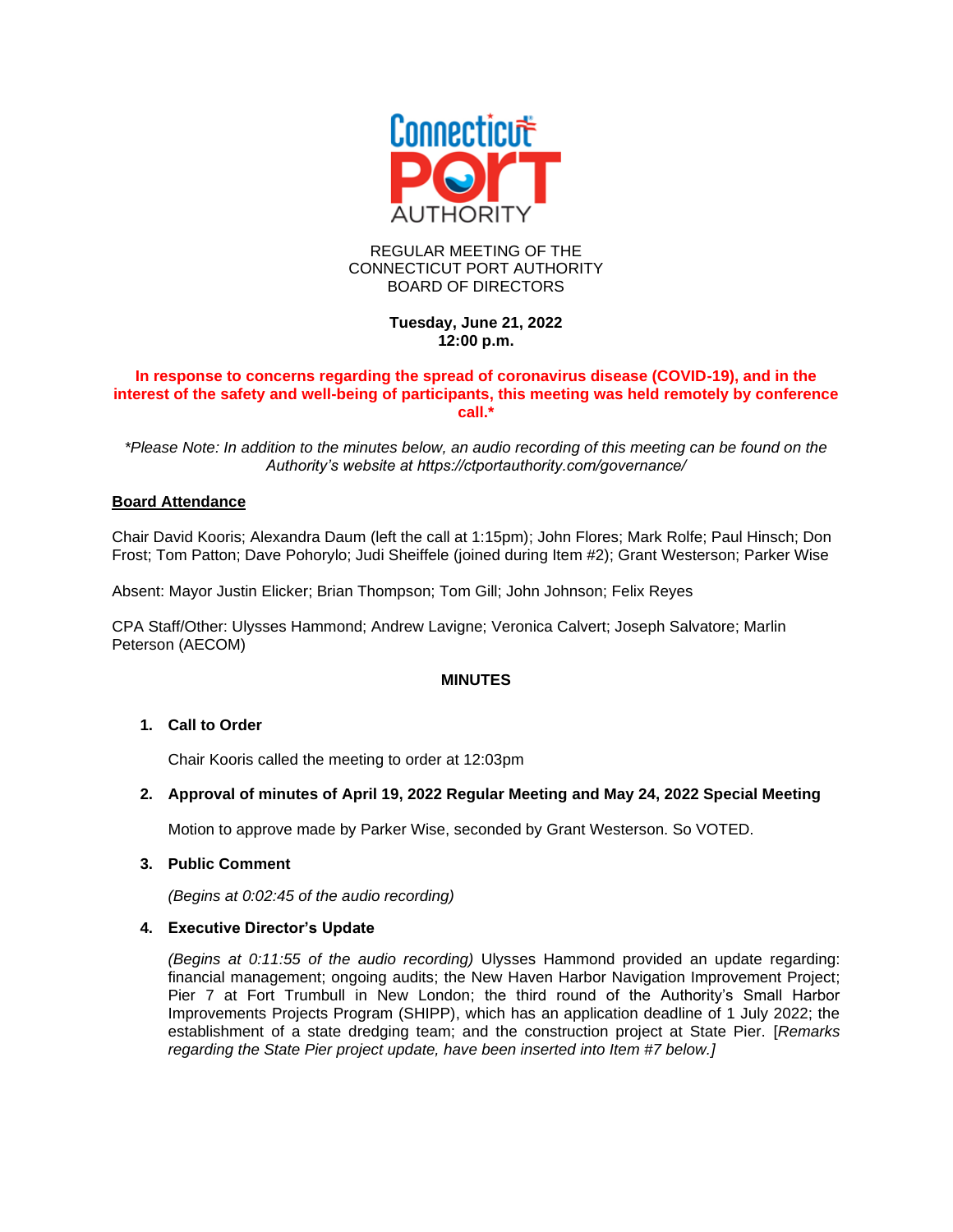## **5. Finance Committee Update**

*(Begins at 0:27:30 of the audio recording)* Chair Kooris provided a recap of the morning's Finance Committee meeting.

## **(a) Consideration and approval of a resolution authorizing and adopting the Fiscal Year 2023 Budget**

**RESOLVED**, that, in accordance with Article I, Section 5 of the Connecticut Port Authority (the "Authority") By-Laws and Section IV of the Authority's Operating Procedures, the Authority hereby approves the Fiscal Year 2023 Annual Operating Budget and Plan of Operation as recommended by the Finance Committee at its meeting of 21 June 2022 and as defined and attached hereto as the Exhibit to Agenda Item #5a.

Motion by Parker Wise, seconded by Tom Patton.

Chair Kooris asked for questions from the board relating to each expense section.

So VOTED, with Dave Pohorylo opposed.

## **6. Connecticut Pilot Commission Update**

*(Begins at 0:37:30 of the audio recording)* Ulysses Hammond and Joseph Salvatore provided updates and background information relating to the Connecticut Pilot Commission.

#### **(a) Consideration and approval of a resolution accepting the Connecticut Pilot Commission's recommendation to hold a hearing regarding that certain grounding incident in New Haven Harbor.**

**RESOLVED,** that the Executive Director, Interim or otherwise, is hereby authorized, empowered and directed, for and on behalf of the Connecticut Port Authority, to initiate a contested case administrative hearing pursuant to Section 15-13 of the Connecticut General Statutes to investigate an incident that took place on February 15, 2022 involving the vessel GREAT COMFORT and the actions of Connecticut State Pilot Michael Peszke, to retain, in accordance with the Authority's procurement rules, an individual with the requisite knowledge and experience to act as the presiding officer to officiate over said hearing in accordance with R.C.S.A. § 15-15a-1 to § 15-15a-17 and R.C.S.A. § 13b-17- 100a to § 13b-17-152a, and to take all such further actions and execute and deliver any and all reasonable and necessary documents in furtherance thereof.

Motion by Grant Westerson, seconded by Judi Sheiffele.

Dave Pohorylo noted that he has been on the Pilot Commission since the mid-1990s and this type of hearing was always standard procedure if there was some type of incident back when the DOT was administering the pilots. The Authority now has that responsibility. Any incident needs to be looked at to ensure we have confidence in our pilots. He encouraged everyone to let this go to a hearing and we will abide by the outcome of the hearing.

So VOTED.

## **(b) Consideration and approval of a resolution accepting the Connecticut Pilot Commission's recommendation to issue a Connecticut pilot license to Captain Kyle Butler.**

*(Begins at 0:47:00 of the audio recording)* Joseph Salvatore provided background information relating to the Connecticut Pilot Commission's recommendation.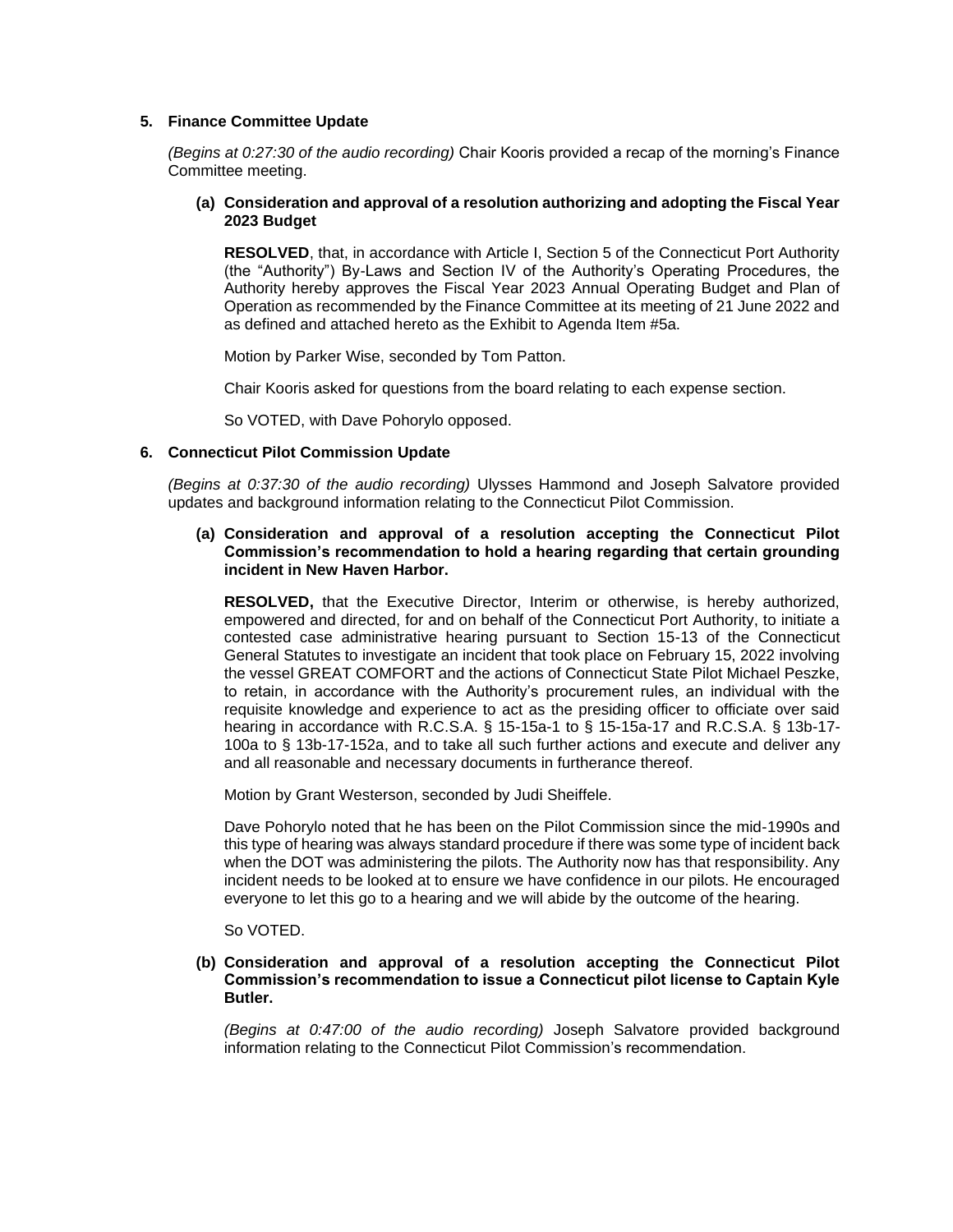**RESOLVED,** that the Executive Director be and hereby is authorized, empowered and directed, for and on behalf of the Connecticut Port Authority (the "Authority"), to issue a Connecticut pilot license to Captain Kyle Butler as recommended by the Connecticut Pilot Commission in their letter dated 20 May 2022, as described in the Exhibit to Agenda Item #6b, and to take such reasonable and necessary actions, that the Executive Director deems to be in the best interests of the Authority, to execute and deliver any and all other reasonable and necessary documents in furtherance thereof.

Motion by Dave Pohorylo, seconded by Grant Westerson. So VOTED.

#### **7. State Pier Infrastructure Improvement Project Update**

*(Begins at 0:51:15 of the audio recording)* Ulysses Hammond noted that he provided his update during Item #4 The following update was provided during Item #4 above:

Consistent with the on-going infrastructure improvements at the Pier, an Early Work GMP Amendment No. 07 is recommended for approval to incorporate CMR Change Order No. 05 into the CMR Contract and therefore into the construction works. The total cost of Change Order No. 05 is \$32,574,942. More than 95% of the value of Change Order No. 05 is to include dredging within the turning basin, delivery berth and installation berth and corresponding dredge material decanting, transport and disposal. Pending Board approval, the CMR shall execute a contract for the dredge works with Cashman Dredging & Marine Contracting. Under the current schedule on-site mobilization will start in September 2022, with works commencing early October 2022 and completion targeted for January 2023. In May 2021 the Board approved Amendment # 3, which included \$150,000 for dredging preparation submittal. Now that the Authority is in receipt of permit approvals and funding, change order # 05 is recommended.

In addition to dredging, there are two (2) miscellaneous modifications to the Work that provide for (a) coating of the piles within the splash zone on the Northeast Bulkhead and (b) reinforcing bars within 4 additional rock sockets at the Northeast Bulkhead Relieving Platform. Both of these modifications are required due to the higher than anticipated rock elevation at those particular locations. Moreover, in addition to dredging and the two (2) modifications, Change Order No. 05 also establishes an allowance in the Combi-walls of the pier and State Pier Relieving Platform Trade Packages to address potential stand-by time for pile driving equipment to address obstructions, if and when, encountered. Our Construction Administrator Marlin Peterson will elaborate more in a few minutes.

In summary: The cost of the dredging trade package is \$32,103,390. The cost the two miscellaneous modifications is \$13,902 and the cost of the two standby allowances is \$457,650. The total cost of recommended Change Order No. 05 is \$32,574,942.

Marlin Peterson (from construction administrator AECOM) provided additional detail and an update on construction progress to-date.

*(Begins at 0:59:00 of the audio recording)* Questions and discussion from Board members.

## **(a) Consideration and approval of a resolution authorizing the Executive Director to negotiate and enter into a Seventh Amendment to that certain Construction Manager-at-Risk Agreement with Kiewit Infrastructure Co.**

*(Begins at 1:09:30 of the audio recording)*

**RESOLVED,** that the Executive Director be and hereby is authorized, empowered and directed, for and on behalf of the Connecticut Port Authority (the "Authority"), to negotiate, execute and enter into a Seventh Amendment to that certain Construction Manager-at-Risk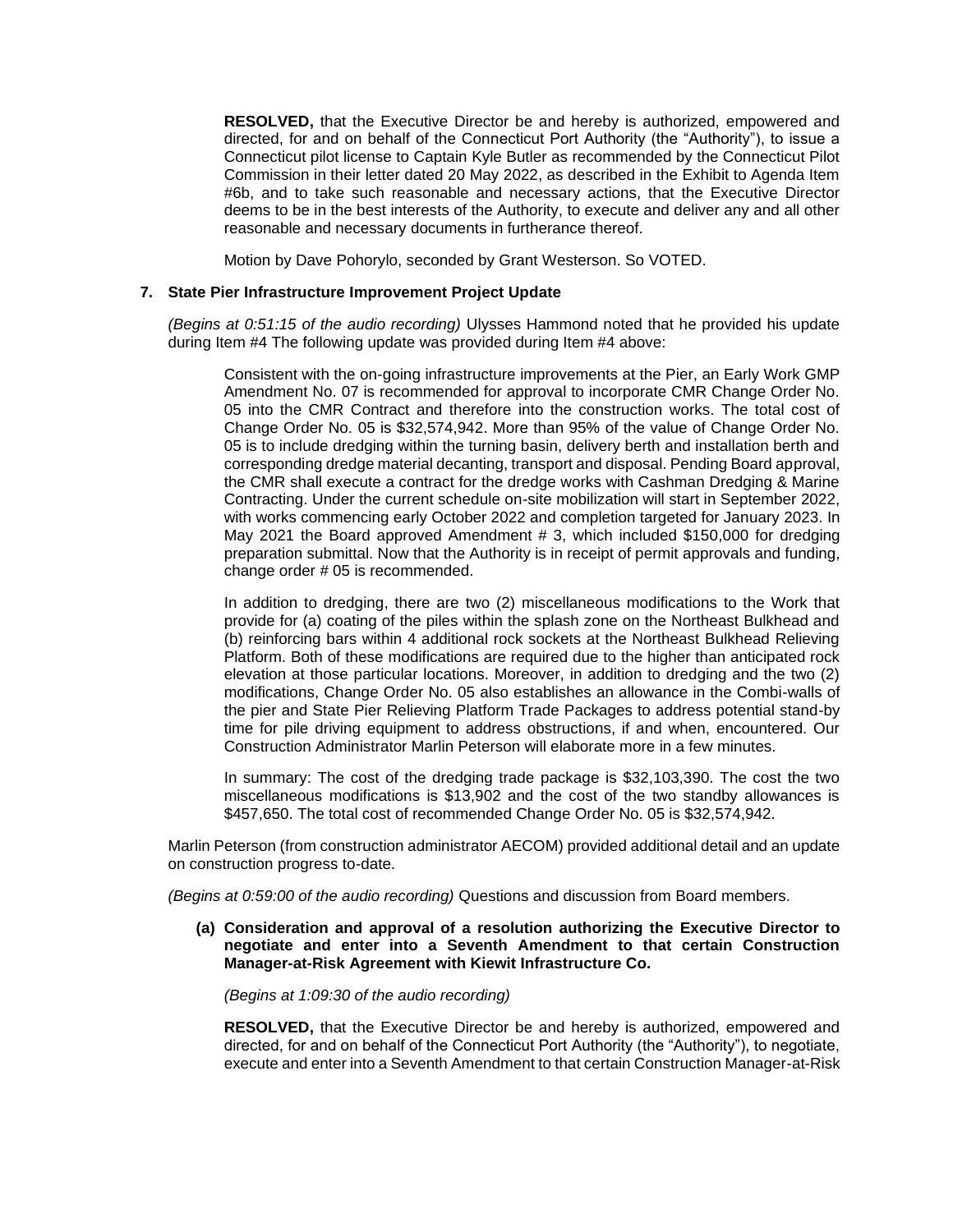Early Work Guaranteed Maximum Price Agreement with Kiewit Infrastructure Co., in connection with construction activities at the State Pier, for the services and amounts as substantially described in the Exhibits to Agenda Item #7a, and to take such reasonable and necessary actions, that the Executive Director deems to be in the best interests of the Authority, to execute and deliver any and all other reasonable and necessary documents in furtherance thereof.

The total cost of recommended Change Order No. 05 is \$32,574,942.

Motion by Tom Patton, seconded by Don Frost.

Chair Kooris noted that the additional funds approved by the Bond Commission several weeks ago have been deposited into the project's escrow account, so the funding is available to execute this amendment.

So VOTED.

**(b) Consideration and approval of a resolution authorizing the Executive Director to enter into a Memorandum of Agreement by and between the Authority and the Department of Administrative Services (DAS) in connection with certain technical services that the Authority is requesting from DAS pertaining to the construction of the State Pier.**

*(Begins at 1:11:34 of the audio recording)* Ulysses Hammond summarized the amendment.

**RESOLVED,** that the Executive Director is authorized, empowered and directed, for and on behalf of the Connecticut Port Authority (the "Authority"), to execute and deliver a Memorandum of Agreement by and between the Authority and the Department of Administrative Services (DAS) in connection with certain technical services that CPA is requesting from DAS pertaining to the construction of the State Pier, as substantially described in the form attached hereto as the Exhibit to Agenda Item #7b and to take such reasonable and necessary actions as are reasonably required in furtherance thereof.

Motion by Judi Sheiffele, seconded by Grant Westerson. So VOTED.

**8. Consideration and approval of a resolution authorizing the Executive Director to enter into an amendment to that certain Memorandum of Understanding (MOU) between the Authority and the Office of Policy and Management to extend the end date of the MOU to September 30, 2022.**

*(Begins at 1:14:20 of the audio recording)* Ulysses Hammond summarized the amendment.

**RESOLVED,** that the Executive Director is authorized, empowered and directed, for and on behalf of the Authority, to execute and deliver an Amendment to that certain Memorandum of Understanding (the "MOU"), with an effective date of September 6, 2019, by and between the Authority and the Office of Policy and Management, as amended, to further extend the end date of the MOU to September 30, 2022, as described in the form attached hereto as the Exhibit to Agenda Item #8 and to take such reasonable and necessary actions as are reasonably required in furtherance thereof.

Motion by John Flores, seconded by Grant Westerson. So VOTED, with Dave Pohorylo opposed.

**9. Old Business**

None.

**10. New Business**